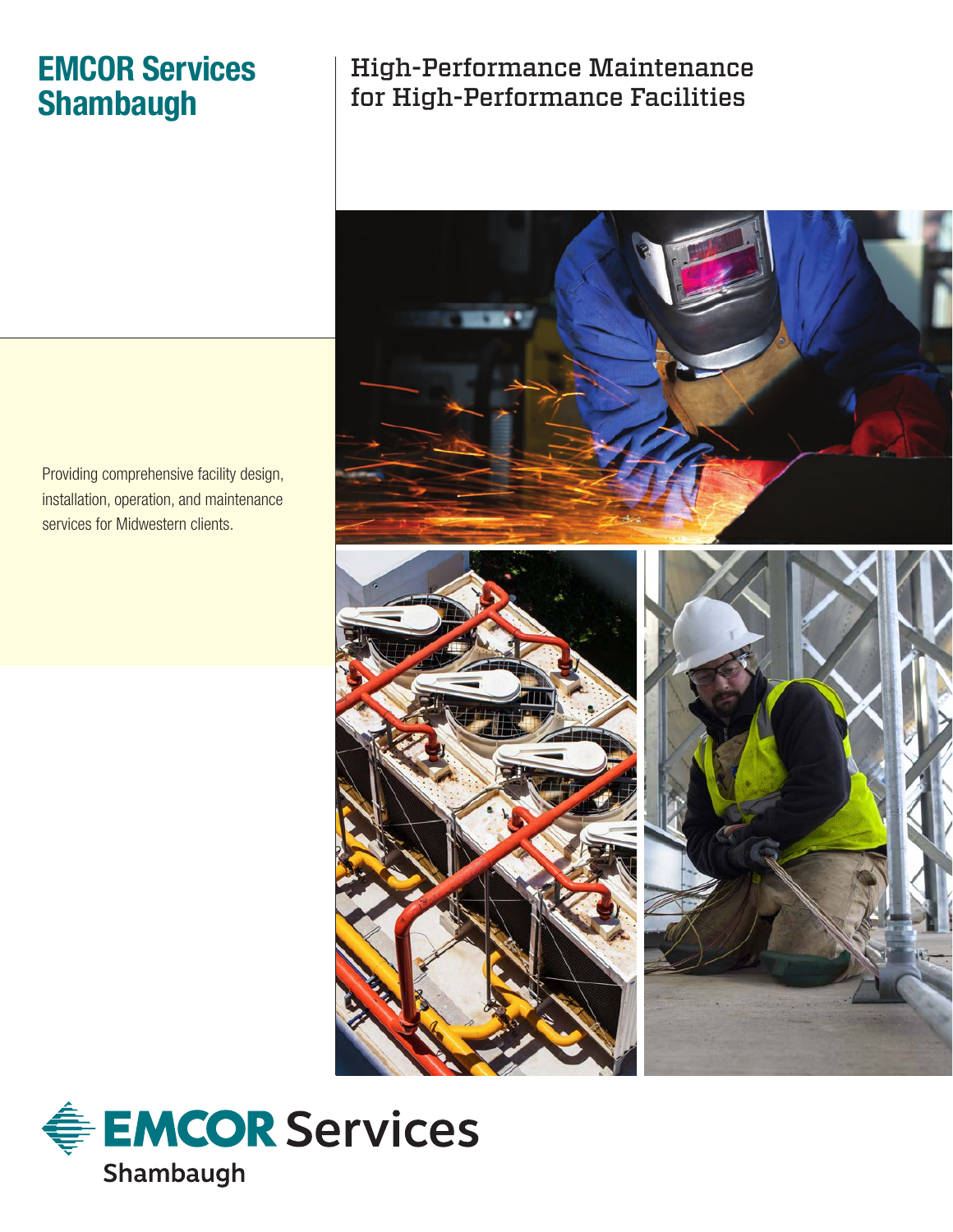

#### **Markets**

- » Commercial
- » Education
	- K-12 Schools
	- Universities
- » Manufacturing/Industrial
- » Automotive
- » Public/Government
- » Technology
- » Telecommunications
- » Data Centers
- » Biotech/Healthcare
- » Food Process
- » Retail

#### Advantages

- » ISO 9001:2015 Certified
- » In-house services including mechanical, electrical, energy services, and estimating
- » Certified Energy Managers (CEM) on staff
- » One point of responsibility for total building solutions
- » 24/7/365 emergency service
- » Leadership in Energy and Environmental Design—LEED-accredited professional staff
- » Proven system integration experience



## Single-Source Service Solutions Designed for Performance, Protection, and Control.

EMCOR Services Shambaugh (ESS) is a single-source provider of service solutions for clients across the Midwest. Whether clients need design, installation, integrated mechanical and electrical, or facility maintenance services, ESS' trained and certified technicians are ready with cutting-edge solutions designed to achieve optimum results.

The well-trained ESS specialists are capable of maintaining virtually all types of building systems—from plumbing, mechanical, and electrical to refrigeration. By anticipating operational needs, identifying new trends in technology, and providing construction services for the mechanical (PHVAC), electrical, and energy services industries, ESS works hard to deliver consistent and seamless construction, repair, replacement, and retrofit services.



#### Ongoing Support. No Matter the Brand.

To assist in providing clients the first-class support they've come to expect from EMCOR companies, ESS arms service technicians with innovative mechanical maintenance service tools. To further streamline service offerings, ESS also maintains an extensive in-house parts inventory. This often means less downtime, less wait time, and less time in general.

ESS also works with a variety of manufacturers and brands to keep clients' equipment and systems operating in peak condition, regardless of model or manufacturer. The result is a comprehensive array of expert mechanical and electrical maintenance, maintenance programs, and testing.

#### OPTIONS Maintenance Program.

The ESS OPTIONS Maintenance Program gives mechanical maintenance planning an increased level of flexibility. It can include an individual facility or as many facilities and systems as necessary.

The program is backed by the company's expert factory-trained technicians, who are available 24/7/365. Most importantly, this maintenance program helps deliver the reliability, efficiency, and performance clients need for successful facility management.

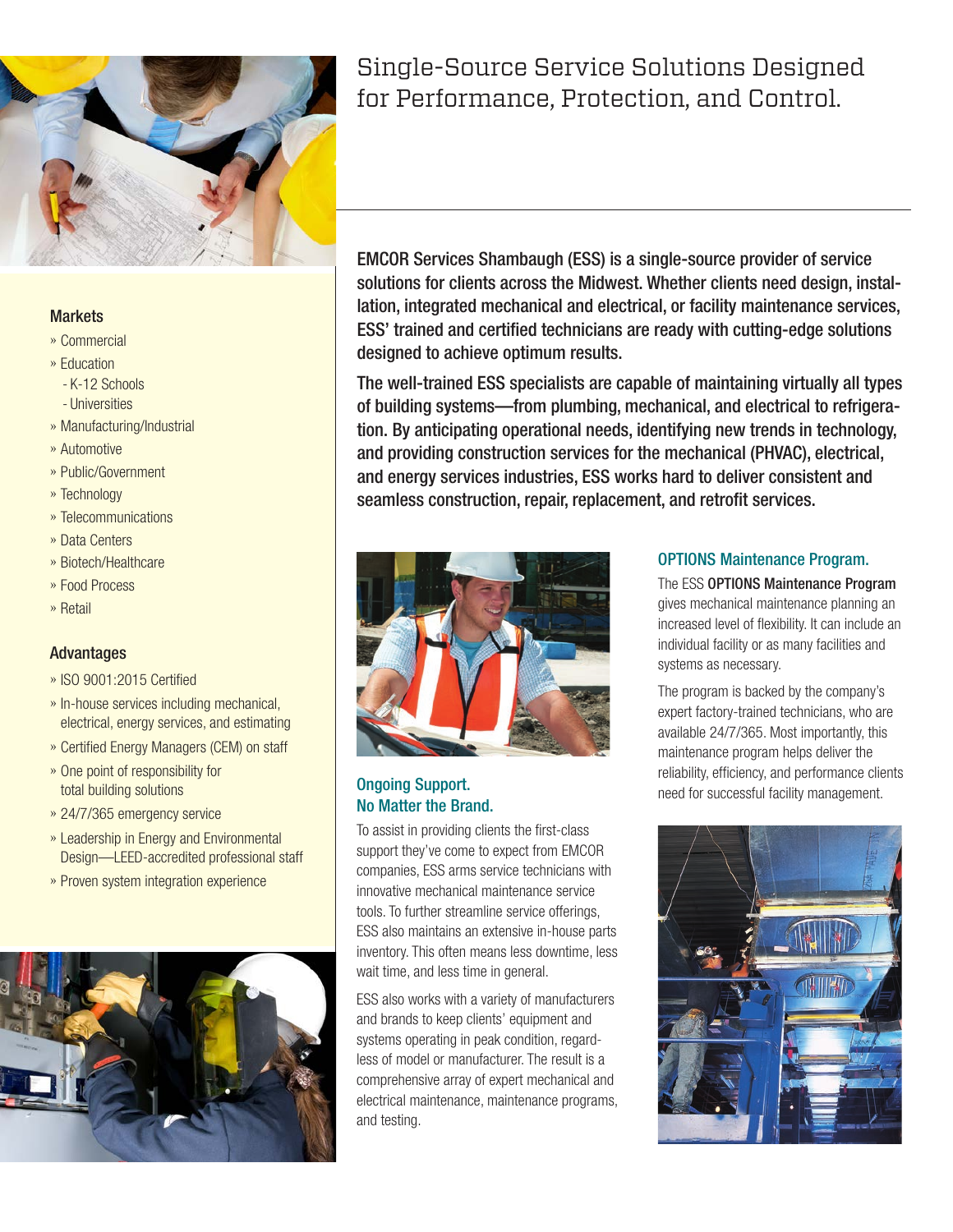## A Full Suite of Services. When Downtime Isn't An Option.

#### Mechanical Services

By continually searching for ways to improve the design and implementation processes, ESS strives to deliver consistently innovative mechanical-service solutions. The vast mechanical, electrical, and plumbing (MEP) services of ESS include:

- » Plumbing
- » Backflow certification

» Indoor air quality service

- » Refrigeration
- » Boiler inspection and service
- » Chiller teardown and service

#### Electrical Services

ESS brings a robust list of electrical services designed to offer clients a single-source solution. With a wide variety of electrical maintenance services that are delivered by a pool of talented and licensed electrical professionals, virtually no electrical project is too big or too small. ESS' electrical service offerings include:

- » HVAC systems
- » Emergency power/ UPS generator systems
- » Security systems
- » Distribution systems

#### Retrofit Services

Surpassing client expectations for quality and professionalism is of the utmost importance to everyone at ESS. Electrical and mechanical technicians and experts bring experience and quality to all types of client projects, including complex commercial lighting retrofits. Commercial retrofit services include:

- » HVAC retrofits
- » Lighting retrofits
- » Chillers
- » Boilers
- » Ductwork
	- » Electrical boxes

#### LEED Accreditation

For clients seeking to improve their facility's operating and energy efficiency—while also reducing energy consumption and costs, bringing it up to LEED standards, and increasing and protecting its value—the LEED-accredited experts of ESS can help. That includes guiding and supporting green and LEED design, integrating systems and sub-systems to LEED standards, and expediting the LEED application and LEED-accreditation process.

Like all EMCOR companies, ESS shares EM-COR's commitment to providing clients with innovative and reliable green solutions. Over the past several years, EMCOR companies have analyzed, designed, or reviewed energy projects in more than 20,000 buildings for thousands of entities in business, government, and academia. During that time, EMCOR companies have helped customers save in excess of \$250 million in annual energy costs and earned numerous national awards for energy-efficient designs.

#### Over-the-Counter Parts Sales

The goal for all mission-critical systems is no downtime, which is why ESS stocks HVAC components, control parts, and variable-frequency drives. All parts sold are competitively priced and fully guaranteed. Major brands represented include:

- » Johnson Controls
- » Andover Controls
- » Barber Colman
	-
- » Pelco
- » Bell & Gossett
- » Siebe
- » Belimo
- » Invensys



#### Scheduled and 24/7 emergency services include:

- » Air compressors
- » Boiler repair and replacement
- » Chiller repair and replacement
- » Compressed air piping
- » Cooling towers
- » Electrical maintenance
- » Fuel tank monitoring
- » Generators
- » HVAC
- » Hydronic systems
- » Industrial piping
- » Lighting controls
- » Lighting upgrades
- » Make-up air units
- » Plumbing
- » Refrigeration

#### Preventive services include:

- » Backflow preventer testing
- » Combustion analysis
- » Commissioning/retro-commissioning
- » Energy benchmarking, analysis and monitoring
- » Facility management
- » Indoor air quality analysis
- » Planned maintenance agreements



- and retrofit projects
- 

» Electrical controls » Lighting systems » Electrical preventive maintenance » Repair, replacement,

- - » Schneider Electric
	- -
		-
		-
- - » Hankinson
- 
- 
- 
- » Robertshaw
	- » Veris
	-

» Honeywell » Square D » Liebert

- 
- - » Ruskin
		-
		-
-